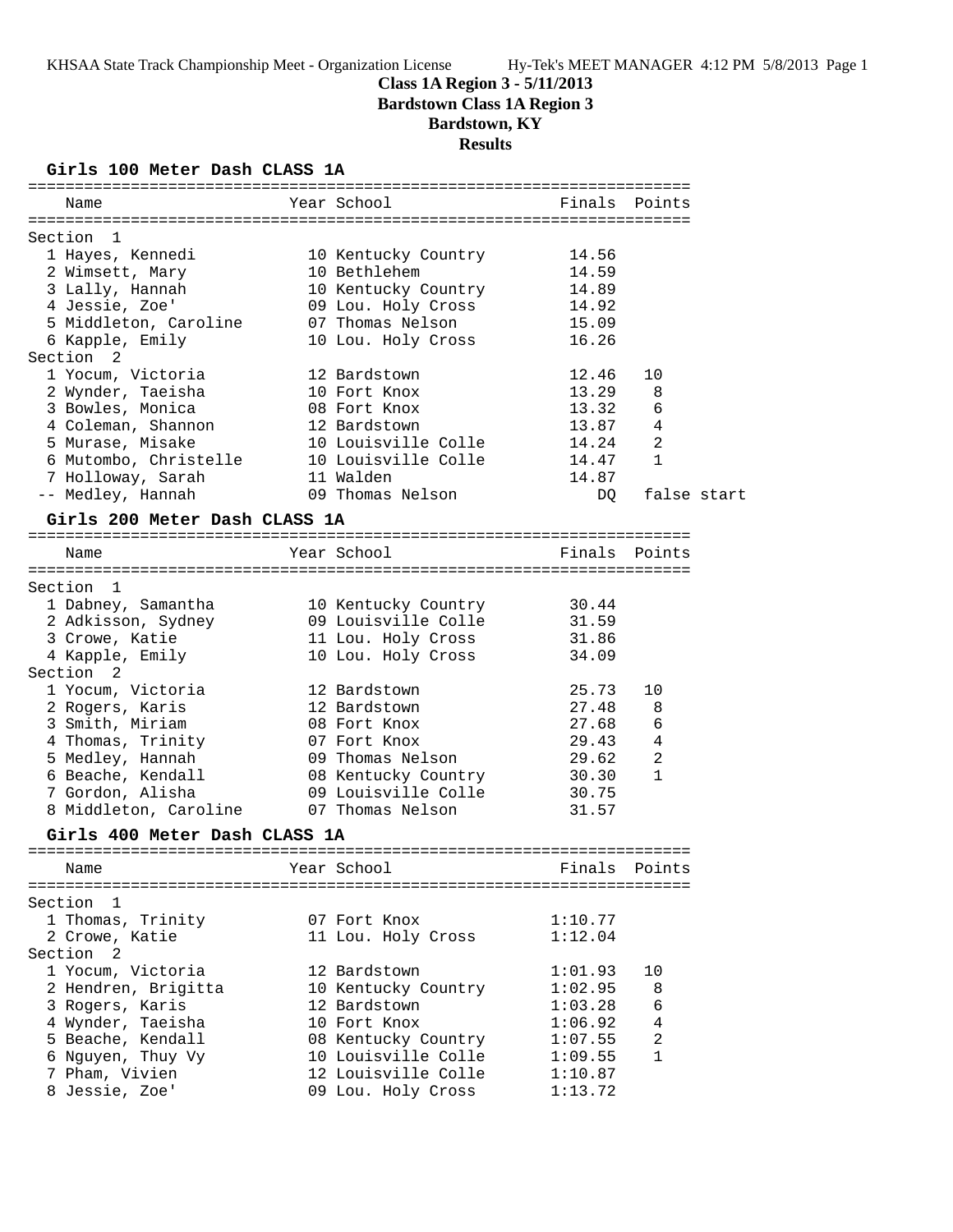### **Class 1A Region 3 - 5/11/2013 Bardstown Class 1A Region 3**

## **Bardstown, KY**

### **Results**

#### **Girls 800 Meter Run CLASS 1A**

| Name                  | Year School           | Finals Points |                |
|-----------------------|-----------------------|---------------|----------------|
| Section 1             |                       |               |                |
| 1 Eisenbrei, Malorie  | 12 Kentucky Country   | 2:24.13       | 1 O            |
| 2 Johnston, Jenna     | 11 Lou. Holy Cross    | 2:26.98       | - 8            |
| 3 Berryman, Elizabeth | 12 Louisville Colle   | 2:28.80       | 6              |
| 4 Thomson, Emily      | 10 Lou. Holy Cross    | 2:37.62       | $\overline{4}$ |
| 5 Cowles, Rachel      | 11 Whitefield Academy | 2:39.52       | $\mathfrak{D}$ |
| 6 Kiphuth, Emily      | 10 Fort Knox          | 2:41.53       |                |
| 7 Smith, Monica       | 10 Fort Knox          | 2:41.54       |                |
| 8 Sams, Natalie       | 11 Louisville Colle   | 2:42.11       |                |
| 9 Jennings, Rachel    | 08 Kentucky Country   | 2:43.61       |                |
| 10 Seaman, Christine  | 12 Bardstown          | 2:43.85       |                |
| 11 Middleton, Sadie   | 10 Thomas Nelson      | 2:49.15       |                |
|                       |                       |               |                |

#### **Girls 1600 Meter Run CLASS 1A**

======================================================================= Name **The Year School** Finals Points ======================================================================= 1 Gawarecki, Karly 10 Lou. Holy Cross 5:36.28 10 2 Bolus, Makenzie 10 Lou. Holy Cross 5:48.20 8 3 Cowles, Rachel 11 Whitefield Academy 5:49.68 6 4 Speth, Molly 08 Louisville Colle 5:50.97 4 5 Brown, Meredith 12 Kentucky Country 6:06.45 2 6 Seaman, Christine 12 Bardstown 6:06.61 1 7 Jennings, Rachel 08 Kentucky Country 6:09.93 8 Williams, Alexis 12 Fort Knox 6:12.05 9 Yates, Morgan 09 Bethlehem 6:21.81 10 Nassar, Natalie 11 Louisville Colle 6:27.02 11 Middleton, Sadie 10 Thomas Nelson 6:45.82 12 Pfieffer, Chelsea 11 Fort Knox 7:30.05

#### **Girls 3200 Meter Run CLASS 1A**

| Year School<br>Name                                                                                                                                                                                                                                         | Finals Points                                                                                                   |
|-------------------------------------------------------------------------------------------------------------------------------------------------------------------------------------------------------------------------------------------------------------|-----------------------------------------------------------------------------------------------------------------|
| 1 Gawarecki, Karly<br>10 Lou. Holy Cross<br>2 Bolus, Makenzie<br>10 Lou. Holy Cross<br>11 Kentucky Country<br>3 Zappone, Sarah<br>08 Kentucky Country<br>4 Baker, Emma<br>12 Louisville Colle<br>5 Westrum, Samantha<br>6 Pfieffer, Chelsea<br>11 Fort Knox | 12:00.38<br>ີ 1 ດ<br>12:41.58<br>-8<br>13:18.30<br>6<br>13:23.42<br>$\overline{4}$<br>14:19.16<br>2<br>16:30.18 |

#### **Girls 100 Meter Hurdles CLASS 1A**

| Name               | Year School         | Finals Points           |  |
|--------------------|---------------------|-------------------------|--|
| Section 2          |                     |                         |  |
| 1 Riley, Madison   | 10 Lou. Holy Cross  | 17.70<br>1 N            |  |
| 2 Karem, Victoria  | 12 Louisville Colle | - 8<br>18.34            |  |
| 3 Smith, Brianna   | 09 Fort Knox        | 6<br>19.09              |  |
| 4 Dabney, Samantha | 10 Kentucky Country | 19.24<br>$\overline{4}$ |  |
| 5 Kuerzi, Allye    | 11 Lou. Holy Cross  | 2<br>19.57              |  |
| 6 Noble, Haven     | 11 Fort Knox        | 19.72                   |  |
|                    |                     |                         |  |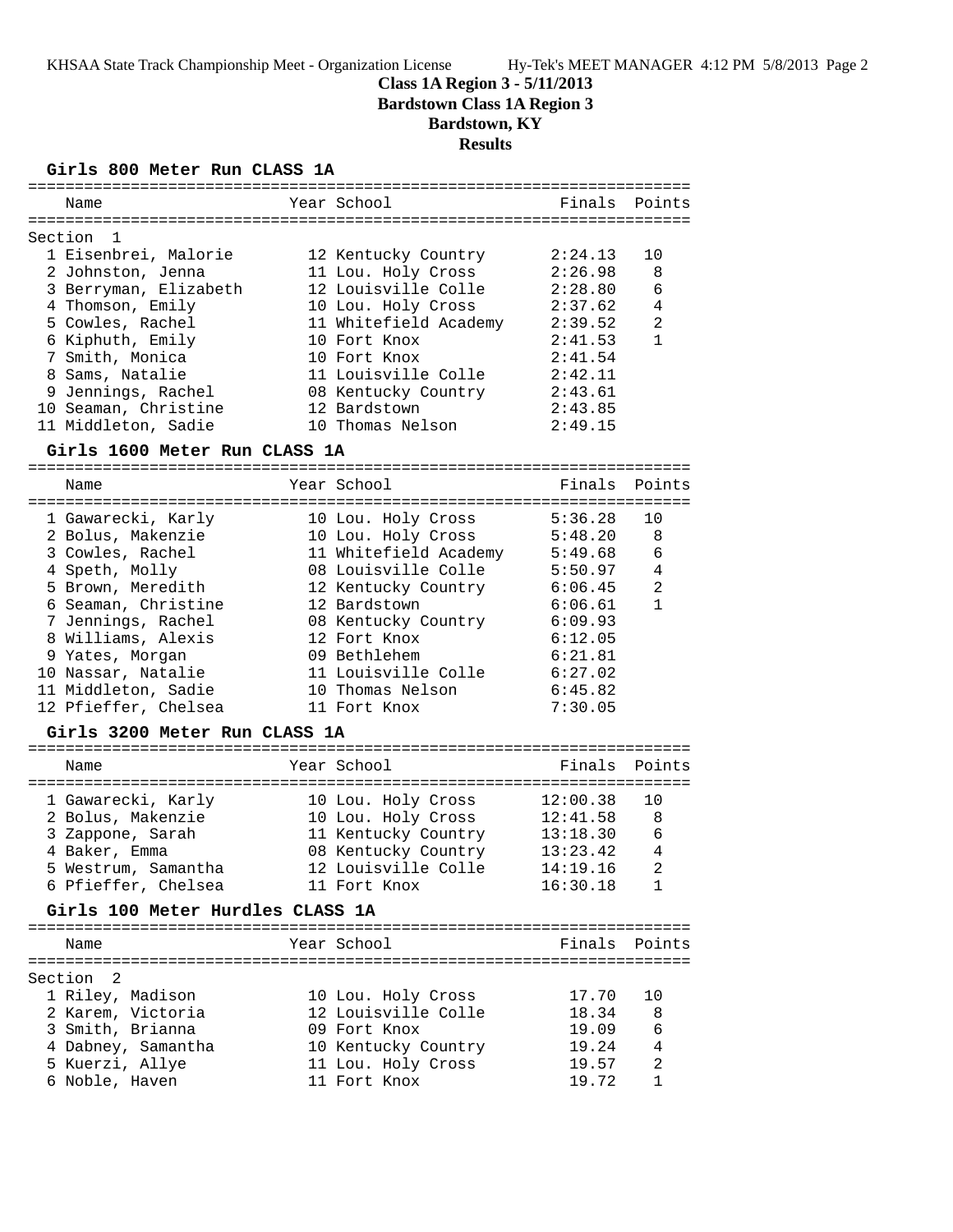**Class 1A Region 3 - 5/11/2013**

**Bardstown Class 1A Region 3**

## **Bardstown, KY**

**Results**

| Girls 100 Meter Hurdles CLASS 1A |              |    |                     |                          |        |
|----------------------------------|--------------|----|---------------------|--------------------------|--------|
| 7 Kelty, Cierra                  | 10 Bardstown |    |                     | 20.07                    |        |
| 8 Holloway, Sarah                | 11 Walden    |    |                     | 20.45                    |        |
| Girls 300 Meter Hurdles CLASS 1A |              |    |                     |                          |        |
|                                  |              |    |                     |                          |        |
| Name                             | Year School  |    |                     | Finals Points            |        |
|                                  |              |    |                     |                          |        |
| Section<br>1                     |              |    |                     |                          |        |
| 1 Riley, Madison                 |              |    | 10 Lou. Holy Cross  | 49.87                    | 10     |
| 2 Smith, Brianna                 | 09 Fort Knox |    |                     | 53.94                    | 8      |
| 3 Noble, Haven                   | 11 Fort Knox |    |                     | 55.01                    | 6      |
| 4 Haydon, Mariam                 | 08 Bardstown |    |                     | 55.42                    | 4      |
| 5 Elder, Mercedes                | 10 Bardstown |    | 12 Louisville Colle | 56.51                    | 2<br>1 |
| 6 Karem, Victoria                |              |    |                     | 57.29                    |        |
| 7 Ryan, Carly                    |              |    | 12 Lou. Holy Cross  | 57.74                    |        |
| Girls 4x100 Meter Relay CLASS 1A |              |    |                     |                          |        |
| School                           |              |    |                     | Finals                   | Points |
|                                  |              |    |                     |                          |        |
| 1 Fort Knox                      |              |    |                     | 53.62                    | 10     |
| 1) Thomas, Trinity 07            |              |    |                     | 2) Wooden, Shyteria 11   |        |
| 3) Wynder, Taeisha 10            |              |    |                     | 4) Bowles, Monica 08     |        |
| 5) May, Teah 10                  |              |    |                     | 6) Eliassen, Kristen 10  |        |
| 7) Harris, Narkisha 09           |              | 8) |                     |                          |        |
| 2 Bardstown                      |              |    |                     | 54.44                    | 8      |
| 1) Allen, Caresha 10             |              |    |                     | 2) Coleman, Shannon 12   |        |
| 3) Haydon, Mariam 08             |              |    | 4) Varner, Tona 12  |                          |        |
| 5) Yocum, Victoria 12            |              |    | 6) Rogers, Karis 12 |                          |        |
| 7) Thurman, Destiny 10           |              | 8) |                     |                          |        |
| 3 Louisville Collegiate          |              |    |                     | 54.85                    | 6      |
| 1) Armstrong, Kat 12             |              |    | 2) Berkley, Maya 11 |                          |        |
| 3) Case, Courteney 12            |              |    |                     | 4) Orr, Elizabeth 09     |        |
| 5) Gordon, Alisha 09             |              |    |                     | 6) Murase, Misake 10     |        |
| 7) Mutombo, Christelle 10        |              |    |                     | 8) Nguyen, Thuy Vy 10    |        |
| 4 Kentucky Country Day           |              |    |                     | 56.06                    | 4      |
| 1) Dabney, Samantha 10           |              |    |                     | 2) Hayes, Kennedi 10     |        |
| 3) Lally, Hannah 10              |              |    |                     | 4) Harrison, Annie 09    |        |
| 5) Jennings, Mallory 11          |              |    |                     | 6) Green, Madelyn 10     |        |
| 7) Siddiqi, Myrah 10             |              |    |                     | 8) Beache, Kendall 08    |        |
| 5 Bethlehem                      |              |    |                     | 56.42                    |        |
| 1) Hayden, Sara Beth 12          |              |    |                     | 2) Terrell, Catherine 10 |        |
| 3) Yates, Morgan 09              |              |    | 4) Wimsett, Mary 10 |                          |        |
| 5) Yarbrough, Taylor 11          |              | 6) |                     |                          |        |
| 6 Holy Cross (Louisville)        |              |    |                     | 57.72                    | 1      |
| 1) Jessie, Zoe' 09               |              |    | 2) Kuerzi, Allye 11 |                          |        |
| 3) Loftus, Monica 10             |              |    |                     | 4) Pierce, Hannah 10     |        |
| 5) Crowe, Katie 11               |              |    |                     | 6) Riley, Madison 10     |        |
| 7) Ryan, Carly 12                |              |    | 8) Kapple, Emily 10 |                          |        |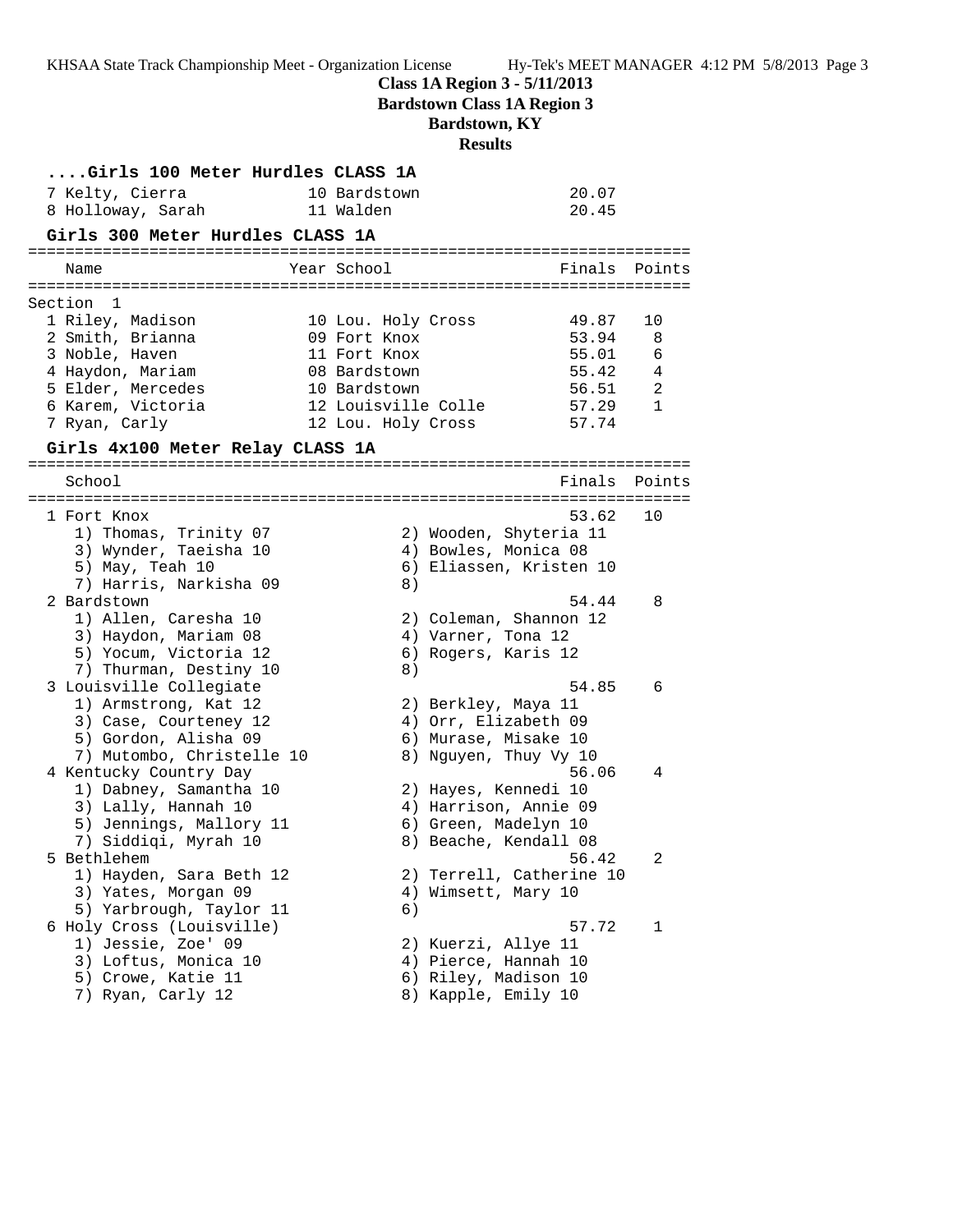**Class 1A Region 3 - 5/11/2013**

**Bardstown Class 1A Region 3**

**Bardstown, KY**

# **Results**

### **Girls 4x200 Meter Relay CLASS 1A**

| School                                       | Finals                                      | Points |
|----------------------------------------------|---------------------------------------------|--------|
| 1 Bardstown                                  | 1:48.71                                     | 10     |
| 1) Allen, Caresha 10                         | 2) Coleman, Shannon 12                      |        |
| 3) Yocum, Victoria 12                        | 4) Rogers, Karis 12                         |        |
| 5) Haydon, Mariam 08                         | 6) Varner, Tona 12                          |        |
| 7) Thurman, Destiny 10                       | 8) Elder, Mercedes 10                       |        |
| 2 Kentucky Country Day                       | 1:55.00                                     | 8      |
| 1) Beache, Kendall 08                        | 2) Dabney, Samantha 10                      |        |
| 3) Eisenbrei, Malorie 12                     | 4) Hendren, Brigitta 10                     |        |
| 5) Hayes, Kennedi 10                         | 6) Harrison, Annie 09                       |        |
| 7) Lally, Hannah 10                          | 8) Jennings, Mallory 11                     |        |
| 3 Louisville Collegiate                      | 1:55.82                                     | 6      |
| 1) Armstrong, Kat 12                         | 2) Berkley, Maya 11                         |        |
| 3) Orr, Elizabeth 09                         | 4) Case, Courteney 12                       |        |
| 5) Nguyen, Thuy Vy 10                        | 6) Pham, Vivien 12                          |        |
| 7) Mutombo, Christelle 10                    | 8) Gordon, Alisha 09                        |        |
| 4 Fort Knox                                  | 1:56.45                                     | 4      |
| 1) Thomas, Trinity 07                        | 2) Wooden, Shyteria 11                      |        |
| 3) Smith, Monica 10                          | 4) Smith, Brianna 09                        |        |
| 5) Eliassen, Kristen 10                      | 6) Harris, Narkisha 09                      |        |
| 7) Williams, Alexis 12                       | 8) May, Teah 10                             |        |
| 5 Holy Cross (Louisville)                    | 2:01.46                                     | 2      |
| 1) Jessie, Zoe' 09                           | 2) Kuerzi, Allye 11                         |        |
| 3) Loftus, Monica 10                         | 4) Pierce, Hannah 10                        |        |
| 5) Eggers, Ashby 10                          | 6) Crowe, Katie 11                          |        |
| 7) Kapple, Emily 10                          | 8) Riley, Madison 10                        |        |
| Girls 4x400 Meter Relay CLASS 1A             |                                             |        |
| School                                       | Finals                                      | Points |
|                                              |                                             |        |
| 1 Holy Cross (Louisville)                    | 4:18.45                                     | 10     |
| 1) Brutscher, Christa 10                     | 2) Eggers, Ashby 10                         |        |
| 3) Johnston, Jenna 11                        | 4) Riley, Madison 10                        |        |
| 5) Crowe, Katie 11                           | 6) Loftus, Monica 10                        |        |
| 7) Bolus, Makenzie 10                        | 8) Pierce, Hannah 10                        |        |
| 2 Kentucky Country Day                       | 4:20.80                                     | 8      |
| 1) Beache, Kendall 08                        | 2) Eisenbrei, Malorie 12                    |        |
| 3) Hendren, Brigitta 10                      |                                             |        |
|                                              |                                             |        |
|                                              | 4) Jennings, Mallory 11                     |        |
| 5) Lally, Hannah 10                          | 6) Jennings, Rachel 08                      |        |
| 7) Dabney, Samantha 10                       | 8) Brown, Meredith 12                       |        |
| 3 Fort Knox                                  | 4:21.02                                     | 6      |
| 1) Williams, Alexis 12                       | 2) Smith, Monica 10                         |        |
| 3) Kiphuth, Emily 10                         | 4) Bowles, Monica 08                        |        |
| 5) May, Teah 10                              | 6) Harris, Narkisha 09                      |        |
| 4 Louisville Collegiate                      | 4:23.82                                     | 4      |
| 1) Berkley, Maya 11                          | 2) Berryman, Elizabeth 12                   |        |
| 3) Armstrong, Kat 12                         | 4) Osbourne, Hannah 12                      |        |
| 5) Case, Courteney 12<br>7) Levine, Bella 11 | 6) Pham, Vivien 12<br>8) Nguyen, Thuy Vy 10 |        |

- 5 Bardstown 4:40.04 2
- 1) Allen, Caresha 10 2) Coleman, Shannon 12
	-
- 
- 3) Haydon, Mariam 08 4) Seaman, Christine 12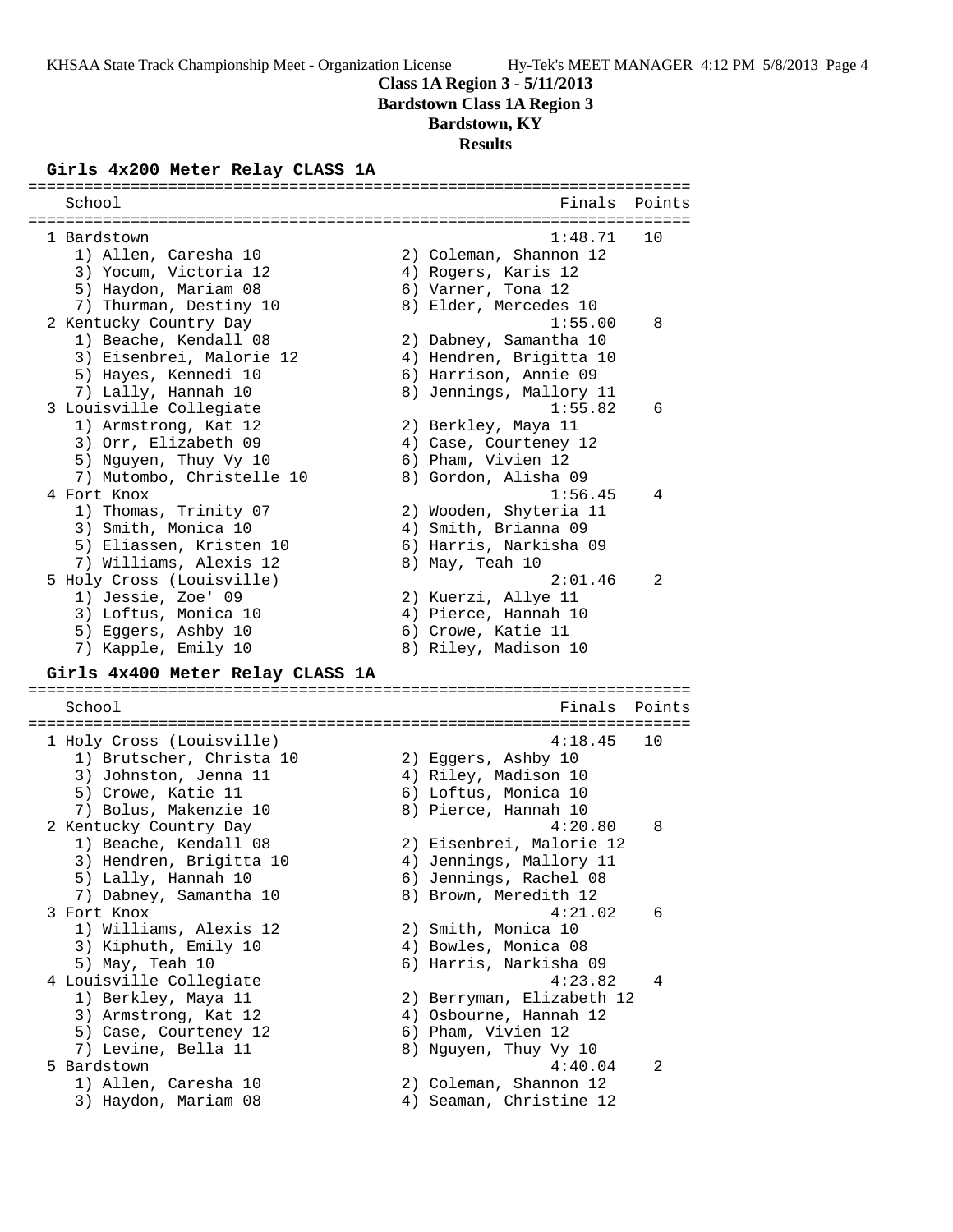**Class 1A Region 3 - 5/11/2013**

**Bardstown Class 1A Region 3**

# **Bardstown, KY**

## **Results**

| Girls 4x400 Meter Relay CLASS 1A                 |                                     |                   |                                                |        |
|--------------------------------------------------|-------------------------------------|-------------------|------------------------------------------------|--------|
| 5) Rogers, Karis 12<br>7) Thurman, Destiny 10    |                                     |                   | 6) Elder, Mercedes 10<br>8) Yocum, Victoria 12 |        |
| Girls 4x800 Meter Relay CLASS 1A                 |                                     |                   |                                                |        |
| School                                           |                                     |                   | Finals                                         | Points |
|                                                  |                                     |                   |                                                |        |
| 1 Holy Cross (Louisville)                        |                                     |                   | 10:17.58                                       | 10     |
| 1) Bolus, Makenzie 10                            |                                     |                   | 2) Brutscher, Christa 10                       |        |
| 3) Johnston, Jenna 11                            |                                     |                   | 4) Gawarecki, Karly 10                         |        |
| 5) Eggers, Ashby 10                              |                                     |                   | 6) Thomson, Emily 10                           |        |
| 7) Crowe, Katie 11                               |                                     | 8) Ryan, Carly 12 |                                                |        |
| 2 Louisville Collegiate                          |                                     |                   | 10:34.77                                       | 8      |
| 1) Berryman, Elizabeth 12                        |                                     |                   | 2) Osbourne, Hannah 12                         |        |
| 3) Sams, Natalie 11                              |                                     |                   | 4) Speth, Molly 08                             |        |
| 5) Nassar, Natalie 11                            |                                     |                   | 6) Levine, Bella 11                            |        |
| 7) Westrum, Samantha 12                          |                                     |                   | 8) Pham, Vivien 12                             |        |
| 3 Fort Knox                                      |                                     |                   | 11:07.45                                       | 6      |
| 1) Williams, Alexis 12                           |                                     |                   | 2) Smith, Monica 10                            |        |
| 3) Smith, Miriam 08                              |                                     |                   | 4) Kiphuth, Emily 10                           |        |
| 5) Harris, Narkisha 09<br>4 Kentucky Country Day |                                     |                   | 6) Pfieffer, Chelsea 11<br>11:32.77            | 4      |
| 1) Jennings, Rachel 08                           |                                     |                   | 2) Brown, Meredith 12                          |        |
| 3) Zappone, Sarah 11                             |                                     | 4) Baker, Emma 08 |                                                |        |
| 5) Eisenbrei, Malorie 12                         |                                     |                   | 6) Nazeer, Rimsha 09                           |        |
|                                                  |                                     |                   |                                                |        |
|                                                  |                                     |                   |                                                |        |
| Boys 100 Meter Dash CLASS 1A                     |                                     |                   |                                                |        |
| Name                                             | Year School                         |                   | Finals                                         | Points |
|                                                  |                                     |                   |                                                |        |
| 1 Kelley, William                                | 11 Bethlehem                        |                   | 12.35                                          |        |
| 2 Priest, Pierre                                 | 10 Brown                            |                   | 12.93                                          |        |
| 3 Howard, Madison                                | 09 Walden                           |                   | 13.92                                          |        |
| 4 Kessler, Chris                                 | 10 St. Francis                      |                   | 14.17                                          |        |
| 5 Darby, Brandon                                 | 08 Thomas Nelson                    |                   | 14.27                                          |        |
| Section <sub>2</sub>                             |                                     |                   |                                                |        |
| 1 Holloway, Guy                                  | 12 Walden                           |                   | 11.94                                          | 1      |
| 2 Howard, Kevin                                  | 10 DeSales                          |                   | 11.96                                          |        |
| 3 Amour, Tariq                                   | 08 Bardstown                        |                   | 12.42                                          |        |
| 4 Bai, Nigel                                     | 11 Kentucky Country                 |                   | 12.62                                          |        |
| 5 Stapp, Dylan                                   | 10 Lou. Holy Cross                  |                   | 12.67                                          |        |
| 6 Jones, Dakota                                  | 10 Louisville Colle                 |                   | 12.79                                          |        |
| 7 Anderson, Ryan                                 | 09 Lou. Holy Cross                  |                   | 12.97                                          |        |
| Section 3                                        |                                     |                   |                                                |        |
| 1 Klaassen, Andre                                | 12 Whitefield Academy               |                   | 11.04                                          | 10     |
| 2 Griffith, Ezra                                 | 11 Louisville Colle                 |                   | 11.42                                          | 8      |
| 3 Byrd, Dylan                                    | 11 DeSales                          |                   | 11.62                                          | 6<br>4 |
| 4 Jamner, Rob                                    | 12 St. Francis                      |                   | 11.67                                          | 2      |
| 5 Price, Ishmael                                 | 10 Fort Knox                        |                   | 11.72                                          |        |
| 6 Woodson, Andre<br>7 Seay, Benton               | 12 Bardstown<br>12 Kentucky Country |                   | 11.97<br>12.16                                 |        |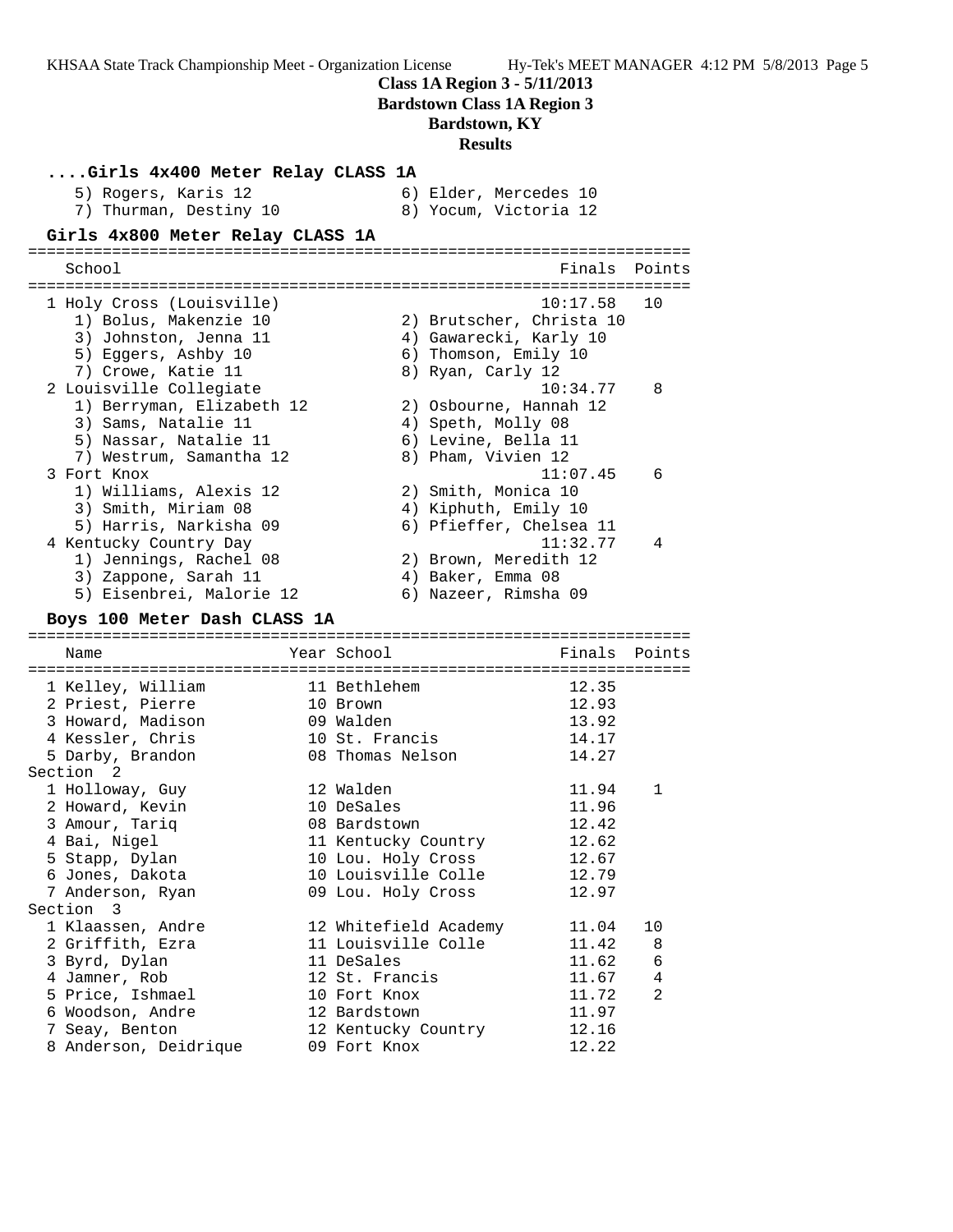# **Class 1A Region 3 - 5/11/2013**

**Bardstown Class 1A Region 3**

# **Bardstown, KY**

**Results**

### **Boys 200 Meter Dash CLASS 1A**

| Name                         | Year School                 | Finals  | Points         |
|------------------------------|-----------------------------|---------|----------------|
|                              |                             |         |                |
| Section 1                    |                             |         |                |
| 1 Allen, Ian                 | 11 Bethlehem                | 26.21   |                |
| 2 Priest, Pierre             | 10 Brown                    | 27.06   |                |
| 3 Newcomb, Thomas            | 10 Bethlehem                | 27.99   |                |
| 4 Howard, Madison            | 09 Walden                   | 28.68   |                |
| 5 Kessler, Chris             | 10 St. Francis              | 28.76   |                |
| 6 Darby, Brandon             | 08 Thomas Nelson            | 30.50   |                |
| Section <sub>2</sub>         |                             |         |                |
| 1 Rodriguez, George          | 10 Fort Knox                | 24.42   |                |
| 2 Seay, Benton               | 12 Kentucky Country         | 24.57   |                |
| 3 Smith, Ryan                | 09 DeSales                  | 25.17   |                |
| 4 Stapp, Dylan               | 10 Lou. Holy Cross          | 25.59   |                |
| 5 Wright, John               | 10 Lou. Holy Cross          | 25.69   |                |
| 6 Jiang, Simon               | 11 Kentucky Country         | 27.09   |                |
| 7 Breitenbach, Kyle          | 10 DeSales                  | 27.97   |                |
| Section 3                    |                             |         |                |
| 1 Klaassen, Andre            | 12 Whitefield Academy       | 22.44   | 10             |
| 2 Jamner, Rob                | 12 St. Francis              | 23.14   | 8              |
| 3 Keyer, David               | 12 Louisville Colle         | 23.44   | 6              |
| 4 Stivers, Stephen           | 11 Louisville Colle         | 23.86   | $\overline{4}$ |
| 5 Holloway, Guy              | 12 Walden                   | 23.94   | 2              |
| 6 Cheser, Jacob              | 12 Bardstown                | 24.29   | $\mathbf{1}$   |
| 7 May, Will                  | 11 Fort Knox                | 24.56   |                |
| 8 Woodson, Andre             | 12 Bardstown                | 25.46   |                |
| Boys 400 Meter Dash CLASS 1A |                             |         |                |
|                              |                             |         |                |
| Name                         | Year School                 | Finals  | Points         |
|                              |                             |         |                |
| Section 1                    |                             |         |                |
| 1 Smith, Davante             | 11 Fort Knox                | 56.94   |                |
| 2 Priest, Pierre             | 10 Brown                    | 1:01.34 |                |
| Section <sub>2</sub>         |                             |         |                |
| 1 Jones, Dakota              | 10 Louisville Colle 59.85   |         |                |
| 2 Naake, Hans                | 10 Kentucky Country 1:00.37 |         |                |
| 3 Breitenbach, Kyle          | 10 DeSales                  | 1:01.73 |                |
| 4 Wilson, John Mark          | 11 Portland Christian       | 1:01.83 |                |
| 5 Moore, Austin              | 09 Lou. Holy Cross          | 1:02.62 |                |
| 6 Kessler, Chris             | 10 St. Francis              | 1:03.69 |                |
| Section 3                    |                             |         |                |
| 1 Griffith, Ezra             | 11 Louisville Colle         | 50.82   | 10             |
| 2 Price, Brandon             | 11 Bardstown                | 51.87   | 8              |
| 3 Jamner, Rob                | 12 St. Francis              | 52.52   | 6              |
| 4 Holloway, Guy              | 12 Walden                   | 52.74   | $\overline{4}$ |
| 5 Kiphuth, Adam              | 11 Fort Knox                | 55.03   | 2              |
| 6 Sustatia, Carlos           | 10 Bardstown                | 56.03   | $\mathbf{1}$   |
| 7 Wright, John               | 10 Lou. Holy Cross          | 57.93   |                |
| 8 Gallagher, Thomas          | 11 Kentucky Country         | 58.28   |                |
|                              |                             |         |                |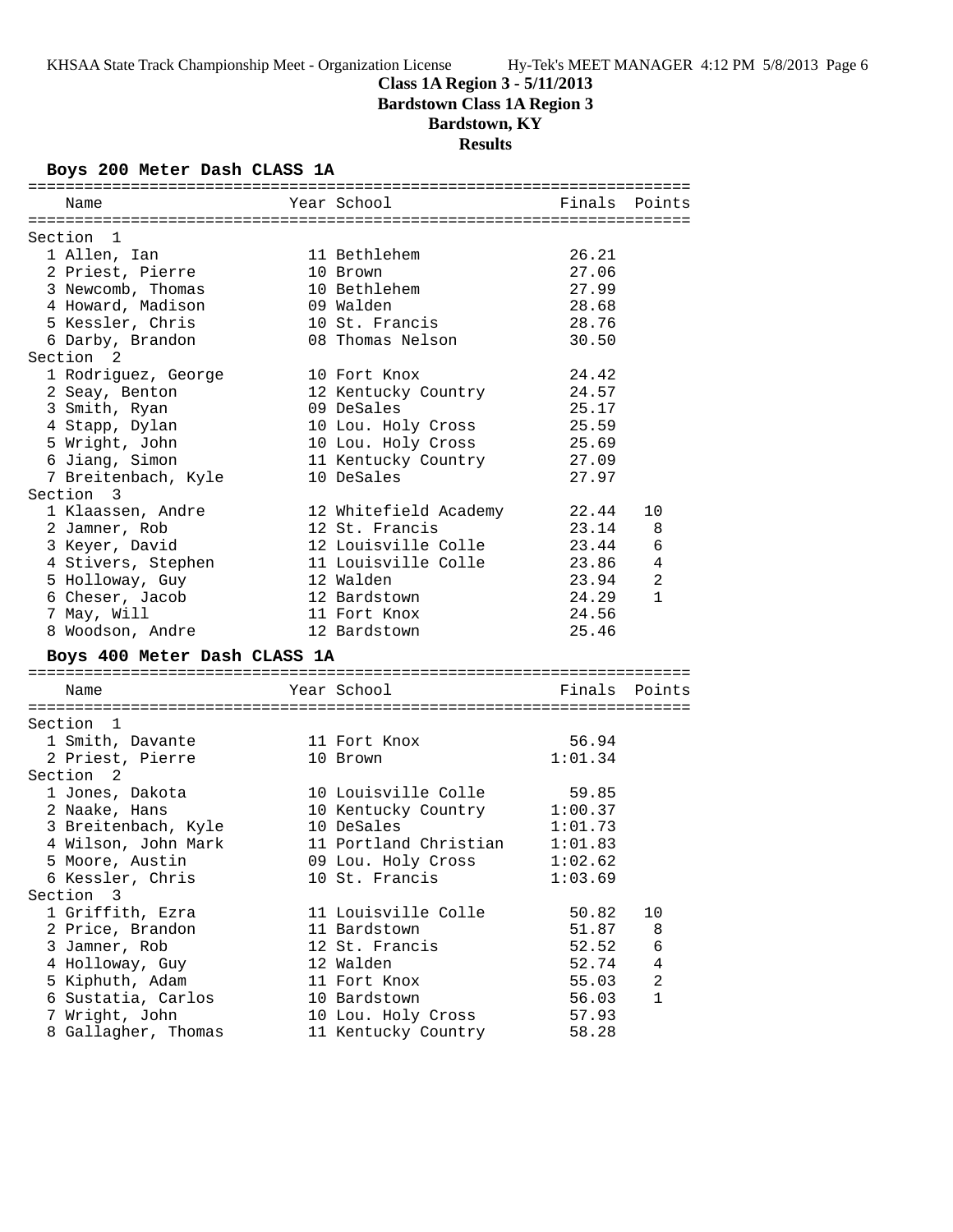## **Class 1A Region 3 - 5/11/2013 Bardstown Class 1A Region 3 Bardstown, KY**

**Results**

### **Boys 800 Meter Run CLASS 1A**

| Name                             | Year School                                 | Finals Points      |                |
|----------------------------------|---------------------------------------------|--------------------|----------------|
|                                  |                                             |                    |                |
| Section 1                        |                                             |                    |                |
| 1 Head, Parker                   | 12 Kentucky Country                         | 2:03.78            | 10             |
| 2 Price, Brandon                 | 11 Bardstown                                | 2:04.73            | 8              |
| 3 Thackrey, Richard              | 11 Fort Knox                                | 2:07.42            | 6              |
| 4 Johnson, Redmond               | 11 Fort Knox                                | 2:09.84            | 4              |
| 5 Jones, Andrew                  | 12 Bethlehem                                | 2:11.74            | $\overline{a}$ |
| 6 Haqan, Nathan                  | 11 Thomas Nelson                            | 2:15.64            | $\mathbf{1}$   |
| 7 Glisson, Craig                 | 10 Whitefield Academy                       | 2:18.28            |                |
| 8 Boggs, Deandre                 | 08 Bardstown                                | 2:20.27            |                |
| 9 Wright, Evan                   | 10 Lou. Holy Cross                          | 2:21.15            |                |
| 10 McCauley, Tyler               | 10 Lou. Holy Cross                          | 2:24.00            |                |
| 11 Smith, Evan                   | 11 Portland Christian                       | 2:24.42            |                |
| 12 Hendrix, Hank                 | 09 Louisville Colle                         | 2:24.64            |                |
| 13 Burton, CJ                    | 10 Walden                                   | 2:35.55            |                |
| 14 Ellis, Tristan                | 09 DeSales                                  | 2:44.99            |                |
| 15 Newcomb, Mark                 | 10 Bethlehem                                | 2:46.24            |                |
| 16 Gargiani, Justin              | 10 Thomas Nelson                            | 2:47.76            |                |
| 17 Choi, Chang                   | 10 Whitefield Academy 2:49.93               |                    |                |
| Boys 1600 Meter Run CLASS 1A     |                                             |                    |                |
|                                  |                                             |                    |                |
|                                  |                                             |                    |                |
|                                  |                                             |                    |                |
| Name                             | Year School                                 | Finals             | Points         |
|                                  |                                             | 4:36.33            | 10             |
| 1 Thomson, Jacob                 | 12 Lou. Holy Cross                          |                    | 8              |
| 2 Head, Parker                   | 12 Kentucky Country 4:37.03<br>11 Bardstown |                    | 6              |
| 3 Price, Brandon                 | 12 Walden                                   | 4:38.14<br>4:44.36 | 4              |
| 4 Dearing, Forest                | 09 Thomas Nelson                            | 4:54.87            | 2              |
| 5 Mattingly, Jarrett             | 11 Thomas Nelson                            | 4:55.25            | $\mathbf{1}$   |
| 6 Hagan, Nathan                  | 09 Louisville Colle                         | 4:55.61            |                |
| 7 Hendrix, Hank                  |                                             | 5:03.27            |                |
| 8 McCauley, Chase                | 11 Lou. Holy Cross<br>09 Fort Knox          | 5:04.91            |                |
| 9 Haddix, Michael                |                                             | 5:17.17            |                |
| 10 Glisson, Craig                | 10 Whitefield Academy<br>11 DeSales         |                    |                |
| 11 Mattingly, Jonathan           | 09 Bardstown                                | 5:19.11<br>5:22.09 |                |
| 12 Downs, Logan                  | 10 Bethlehem                                | 5:22.77            |                |
| 13 Hagan, Wyatt                  |                                             | 5:25.85            |                |
| 14 Wilson, John Mark             | 11 Portland Christian                       | 5:26.99            |                |
| 15 Gadre, Samir<br>16 Burton, CJ | 11 Kentucky Country<br>10 Walden            | 5:40.12            |                |
| 17 Gardner, Bobby                | 10 Fort Knox                                | 5:44.66            |                |
| 18 Harper, Jared                 | 10 Bethlehem                                | 6:07.75            |                |

### **Boys 3200 Meter Run CLASS 1A**

| Name                 | Year School           | Finals Points |                |
|----------------------|-----------------------|---------------|----------------|
|                      |                       |               |                |
| 1 Thomson, Jacob     | 12 Lou. Holy Cross    | $9:25.09$ 10  |                |
| 2 Taylor, Jonathan   | 11 Portland Christian | 9:49.63       | 8              |
| 3 Bode, Matt         | 10 Louisville Colle   | 9:50.90       | 6              |
| 4 Dearing, Forest    | 12 Walden             | 10:29.01      | $\overline{4}$ |
| 5 Mattingly, Jarrett | 09 Thomas Nelson      | 10:55.61      | っ              |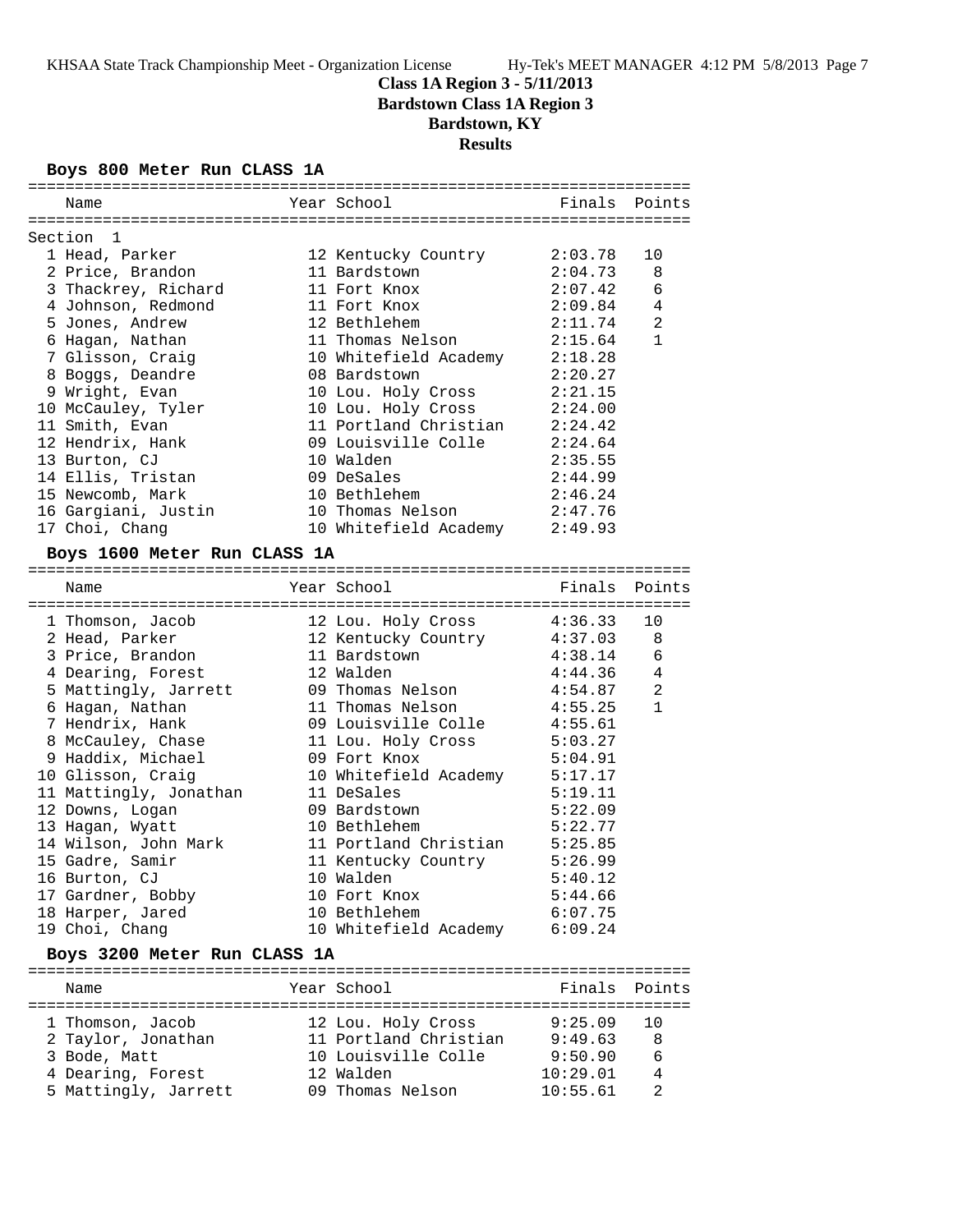**Class 1A Region 3 - 5/11/2013**

**Bardstown Class 1A Region 3**

## **Bardstown, KY**

## **Results**

#### **....Boys 3200 Meter Run CLASS 1A**

| 6 McCauley, Chase               | 11 Lou. Holy Cross    | 11:27.94 |  |
|---------------------------------|-----------------------|----------|--|
| 7 Lentini, Ryan                 | 07 Kentucky Country   | 11:34.41 |  |
| 8 Mattingly, Jonathan           | 11 DeSales            | 11:55.59 |  |
| 9 Haddix, Michael               | 09 Fort Knox          | 11:56.08 |  |
| 10 Dalcourt, David              | 10 Fort Knox          | 12:20.37 |  |
| 11 Webb, Michael                | 09 Louisville Colle   | 12:21.29 |  |
| 12 Gillis, Noah                 | 08 Kentucky Country   | 12:29.21 |  |
| 13 Beruman, George              | 11 Bardstown          | 12:48.34 |  |
| 14 Smith, Evan                  | 11 Portland Christian | 13:10.67 |  |
| Boys 110 Meter Hurdles CLASS 1A |                       |          |  |

| Name                                                                                                                                           | Year School                                                                                                                                   | Finals                                                               | Points                                                           |  |
|------------------------------------------------------------------------------------------------------------------------------------------------|-----------------------------------------------------------------------------------------------------------------------------------------------|----------------------------------------------------------------------|------------------------------------------------------------------|--|
| 1 Hans, Zach<br>2 Goldring, Dallan<br>3 Rice, Ben<br>4 Boggs, Devin<br>5 Ryan, Jake<br>6 Rodriguez, George<br>7 Colon, Yvon<br>8 Russell, Trey | 11 Lou. Holy Cross<br>11 Bardstown<br>12 Kentucky Country<br>08 Bardstown<br>09 Lou. Holy Cross<br>10 Fort Knox<br>07 Fort Knox<br>11 DeSales | 16.49<br>17.27<br>18.11<br>18.37<br>18.79<br>19.26<br>20.29<br>22.39 | 10<br>8<br>6<br>$\overline{4}$<br>$\overline{2}$<br>$\mathbf{1}$ |  |
| Boys 300 Meter Hurdles CLASS 1A                                                                                                                |                                                                                                                                               |                                                                      |                                                                  |  |
| Name                                                                                                                                           | Year School                                                                                                                                   | Finals                                                               | Points                                                           |  |
| Section 2                                                                                                                                      |                                                                                                                                               |                                                                      |                                                                  |  |
| 1 Goldring, Dallan                                                                                                                             | 11 Bardstown                                                                                                                                  | 42.55                                                                | 10                                                               |  |
| 2 Ryan, Jake                                                                                                                                   | 09 Lou. Holy Cross                                                                                                                            | 43.79                                                                | 8                                                                |  |
| 3 Hans, Zach                                                                                                                                   | 11 Lou. Holy Cross                                                                                                                            | 44.10                                                                | 6                                                                |  |
| 4 Rice, Ben                                                                                                                                    | 12 Kentucky Country                                                                                                                           | 48.09                                                                | $\bf 4$                                                          |  |
| 5 Tariq, Hussain                                                                                                                               | 12 Kentucky Country                                                                                                                           | 49.79                                                                | $\overline{2}$                                                   |  |
| 6 McKee, Jalen                                                                                                                                 | 12 Fort Knox                                                                                                                                  | 50.28                                                                | $\mathbf{1}$                                                     |  |
| 7 Russell, Trey                                                                                                                                | 11 DeSales                                                                                                                                    | 52.28                                                                |                                                                  |  |
| -- Boggs, Devin                                                                                                                                | 08 Bardstown                                                                                                                                  | DO.                                                                  | false start                                                      |  |
| Boys 4x100 Meter Relay CLASS 1A                                                                                                                |                                                                                                                                               |                                                                      |                                                                  |  |
|                                                                                                                                                |                                                                                                                                               |                                                                      |                                                                  |  |
| School                                                                                                                                         |                                                                                                                                               |                                                                      | Finals Points                                                    |  |
| Section<br>$\mathbf{1}$                                                                                                                        |                                                                                                                                               |                                                                      |                                                                  |  |
| 1 Louisville Collegiate<br>1) Griffith, Ezra 11<br>3) Stivers, Stephen 11                                                                      | 2) Keyer, David 12<br>4) Yager, Owen 11                                                                                                       | 44.82                                                                | 10                                                               |  |

5) White, Connor 12 6) Jones, Dakota 10

 1) Cheser, Jacob 12 2) Johnson, Tavon 11 3) Yocum, Dee 12 4) Redd, Kameron 12 5) Woodson, Andre 12 6) Amour, Tariq 08 7) Cosby, Marcus 12 8) Stivers, Bry 12

1) Byrd, Dylan 11 2) Hasler, Luke 11 3) Smith, Ryan 09 (4) Howard, Kevin 10

2 Bardstown 46.10 8

3 DeSales 47.82 6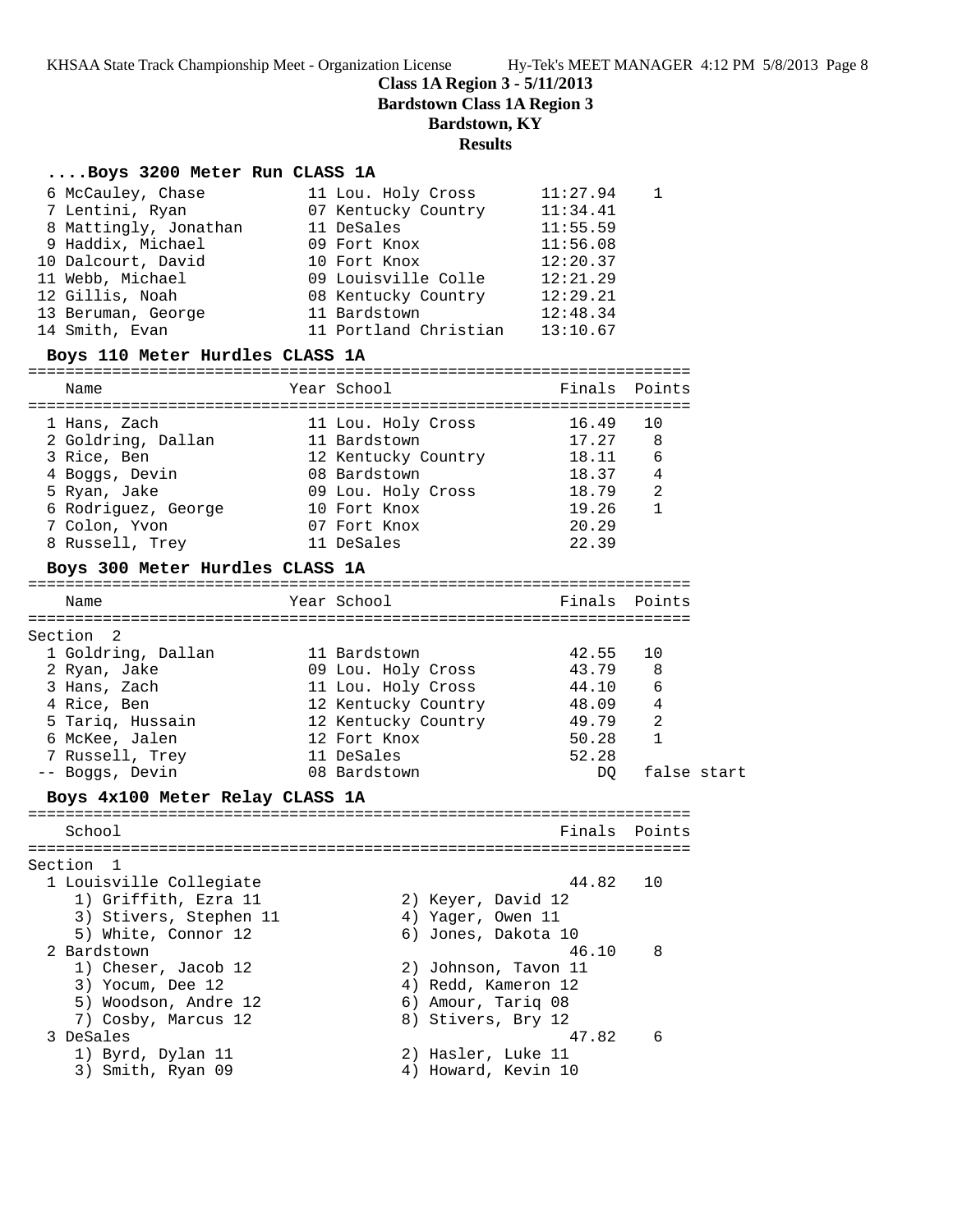### **Class 1A Region 3 - 5/11/2013**

**Bardstown Class 1A Region 3**

## **Bardstown, KY**

### **Results**

#### **....Boys 4x100 Meter Relay CLASS 1A**

| 5) Mattingly, Jonathan 11    |    | 6) Russell, Trey 11           |                |
|------------------------------|----|-------------------------------|----------------|
| 7) Ellis, Tristan 09         |    | 8) Breitenbach, Kyle 10       |                |
| 4 Kentucky Country Day       |    | 48.47                         | $\overline{4}$ |
| 1) Bai, Nigel 11             |    | 2) Jiang, Simon 11            |                |
| 3) Rice, Ben 12              |    | 4) Seay, Benton 12            |                |
| $5)$ Li, David 09            | 6) |                               |                |
| 5 Bethlehem                  |    | 48.49                         | 2              |
| 1) Haydon, JB 11             |    | 2) Jones, Andrew 12           |                |
| 3) Kelley, William 11        |    | 4) Allen, Ian 11              |                |
| 6 Holy Cross (Louisville)    |    | 49.27                         |                |
| 1) Anderson, Ryan 09         |    | 2) Moore, Austin 09           |                |
| 3) Stapp, Dylan 10           |    | 4) Wright, John 10            |                |
| 5) Ryan, Jake 09             |    | 6) Hans, Zach 11              |                |
| 7) Brutscher, Jase 09        | 8) |                               |                |
| Fort Knox                    |    | DNF                           |                |
| 1) Smith, Davante 11         |    | 2) Williams-Payne, Isadore 12 |                |
| 3) Price, Ishmael 10         |    | 4) May, Will 11               |                |
| 5) Anderson, Deidrique 09    |    | 6) Turner, Alonzo 10          |                |
| 7) Meiji-Charles, Mikhail 10 |    | 8) Tobey, Darren 12           |                |
| .                            |    |                               |                |

#### **Boys 4x200 Meter Relay CLASS 1A**

======================================================================= School **Finals** Points ======================================================================= 1 Fort Knox 1:35.91 10 1) May, Will 11 2) Smith, Davante 11 3) Williams-Payne, Isadore 12 4) Rodriguez, George 10 5) Anderson, Deidrique 09 6) Turner, Alonzo 10 7) Meiji-Charles, Mikhail 10 8) Pellegrino, Cameron 09 2 Holy Cross (Louisville) 1:39.72 8 1) Brutscher, Jase 09 2) Hans, Zach 11 3) Stapp, Dylan 10 (4) Ryan, Jake 09 5) Wright, John 10 6) Alexander, DaKarai 10 7) Anderson, Ryan 09 8) Moore, Austin 09 3 DeSales 1:48.49 6 1) Breitenbach, Kyle 10 2) Ellis, Tristan 09 3) Hasler, Luke 11 (4) Smith, Ryan 09 5) Howard, Kevin 10 (6) Russell, Trey 11 7) Byrd, Dylan 11 8) Mattingly, Jonathan 11 4 Kentucky Country Day 1:49.26 4 1) Gallagher, Thomas 11 2) Jiang, Simon 11 3) Li, David 09  $\hskip1cm$  4) Tariq, Hussain 12 5) Bai, Nigel 11 6) Naake, Hans 10 7) Jay, Thomas 09 8) Rice, Ben 12 -- Bardstown DQ exchange 2-3 1) Woodson, Andre 12 2) Boggs, Devin 08 3) Cheser, Jacob 12 (4) Johnson, Tavon 11 5) Yocum, Dee 12 6) Amour, Tariq 08 7) Redd, Kameron 12 8) Cosby, Marcus 12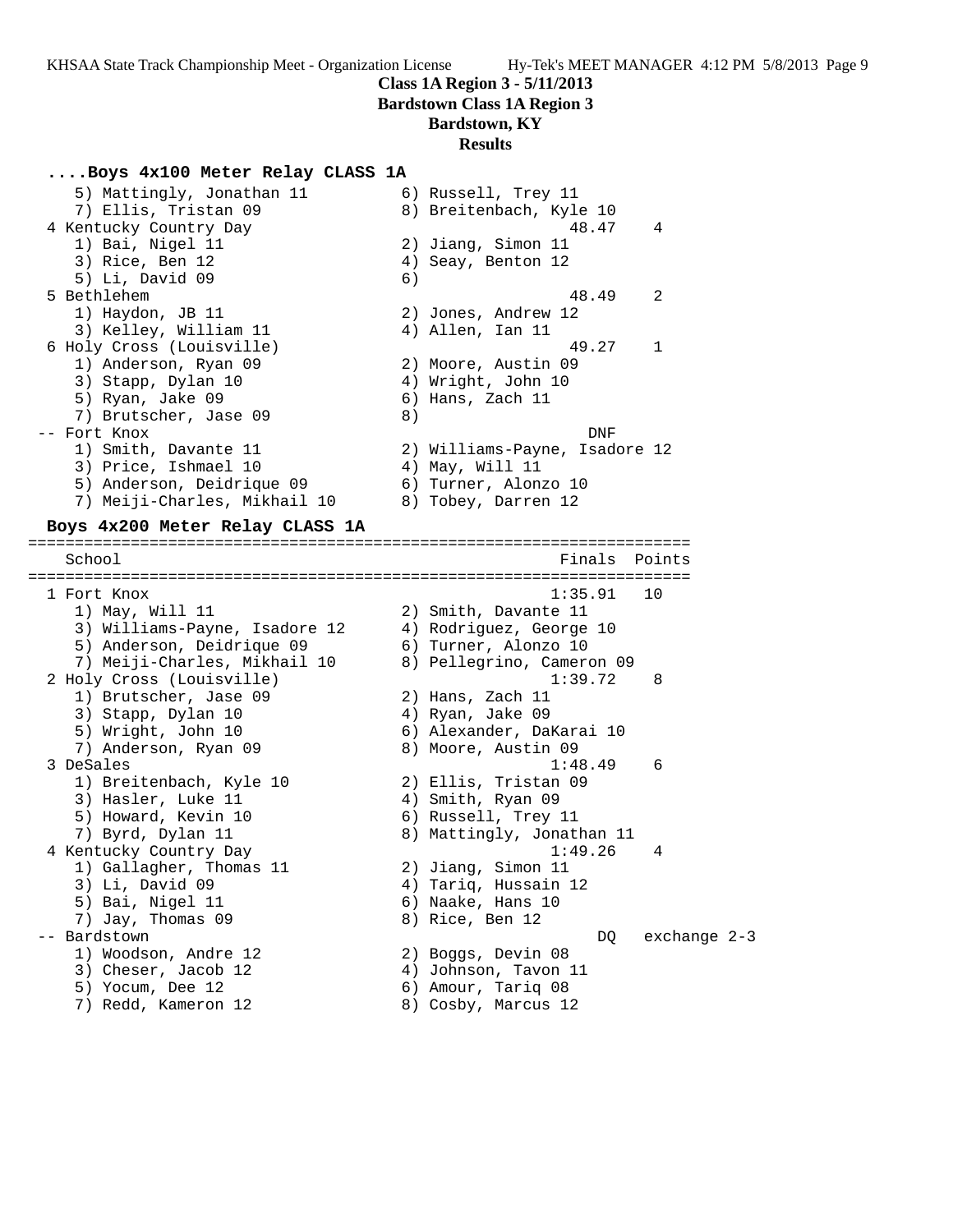**Class 1A Region 3 - 5/11/2013**

**Bardstown Class 1A Region 3**

# **Bardstown, KY**

## **Results**

### **Boys 4x400 Meter Relay CLASS 1A**

| School                          | Finals                        | Points |
|---------------------------------|-------------------------------|--------|
| 1 Bardstown                     | 3:37.96                       | 10     |
| 1) Sustatia, Carlos 10          | 2) Price, Brandon 11          |        |
| 3) Boggs, Devin 08              | 4) Goldring, Dallan 11        |        |
| 5) Downs, Logan 09              | 6) Boggs, Deandre 08          |        |
| 7) Woodson, Andre 12            | 8) Redd, Kameron 12           |        |
| 2 Louisville Collegiate         | 3:40.80                       | 8      |
| 1) Griffith, Ezra 11            | 2) Keyer, David 12            |        |
| 3) Stivers, Stephen 11          | 4) White, Connor 12           |        |
| 5) Jones, Dakota 10             | 6) Hendrix, Hank 09           |        |
| 7) Yager, Owen 11               | 8) Bode, Matt 10              |        |
| 3 Fort Knox                     | 3:44.22                       | 6      |
| 1) Johnson, Redmond 11          | 2) Thackrey, Richard 11       |        |
| 3) Kiphuth, Adam 11             | 4) Williams-Payne, Isadore 12 |        |
| 5) Gardner, Bobby 10            | 6) Tobey, Darren 12           |        |
| 7) Rayo, Miguel 10              | 8) McKee, Jalen 12            |        |
| 4 Holy Cross (Louisville)       | 3:44.38                       | 4      |
| 1) Brutscher, Jase 09           | 2) Hans, Zach 11              |        |
| 3) Ryan, Jake 09                | 4) Wright, John 10            |        |
| 5) McCauley, Tyler 10           | 6) Stapp, Dylan 10            |        |
| 7) Wright, Evan 10              | 8) Moore, Austin 09           |        |
| 5 Bethlehem                     | 3:50.52                       | 2      |
| 1) Allen, Ian 11                | 2) Hagan, Wyatt 10            |        |
| 3) Kelley, William 11           | 4) Jones, Andrew 12           |        |
| 6 Kentucky Country Day          | 3:55.13                       | 1      |
| 1) Arnold, George 10            | 2) Naake, Hans 10             |        |
| 3) Seay, Benton 12              | 4) Head, Parker 12            |        |
| 5) Jiang, Simon 11              | 6) Tariq, Hussain 12          |        |
| 7) Gallagher, Thomas 11         | 8) Bai, Nigel 11              |        |
| Boys 4x800 Meter Relay CLASS 1A |                               |        |
| School                          | Finals                        | Points |
|                                 |                               |        |
| 1 Fort Knox                     | 8:45.66                       | 10     |
| 1) Kiphuth, Adam 11             | 2) Johnson, Redmond 11        |        |
| 3) Thackrey, Richard 11         | 4) McKee, Jalen 12            |        |
| 5) Tobey, Darren 12             | 6) Gardner, Bobby 10          |        |
| 7) Lewis, Cody 10               | 8) Dalcourt, Jonathan 08      |        |
| 2 Holy Cross (Louisville)       | 8:50.28                       | 8      |
| 1) McCauley, Chase 11           | 2) McCauley, Tyler 10         |        |
| 3) Thomson, Jacob 12            | 4) Wright, Evan 10            |        |
| 5) Hans, Zach 11                | 6) Moore, Austin 09           |        |
| 7) Anderson, Ryan 09            | 8) Stapp, Dylan 10            |        |
| 3 Kentucky Country Day          | 9:17.18                       | 6      |
| 1) Gadre, Samir 11              | 2) Head, Parker 12            |        |
| 3) Lentini, Ryan 07             | 4) Naake, Hans 10             |        |
| 5) Arnold, George 10            | 6) Gillis, Noah 08            |        |
| 7) Gallagher, Thomas 11         | 8) Tariq, Hussain 12          |        |
| 4 Bardstown                     | 9:29.43                       | 4      |
| 1) Boggs, Deandre 08            | 2) Downs, Logan 09            |        |
| 3) Sustatia, Carlos 10          | 4) Stivers, Bry 12            |        |
| 5) Picado, Marvin 10            | 6) Beruman, George 11         |        |